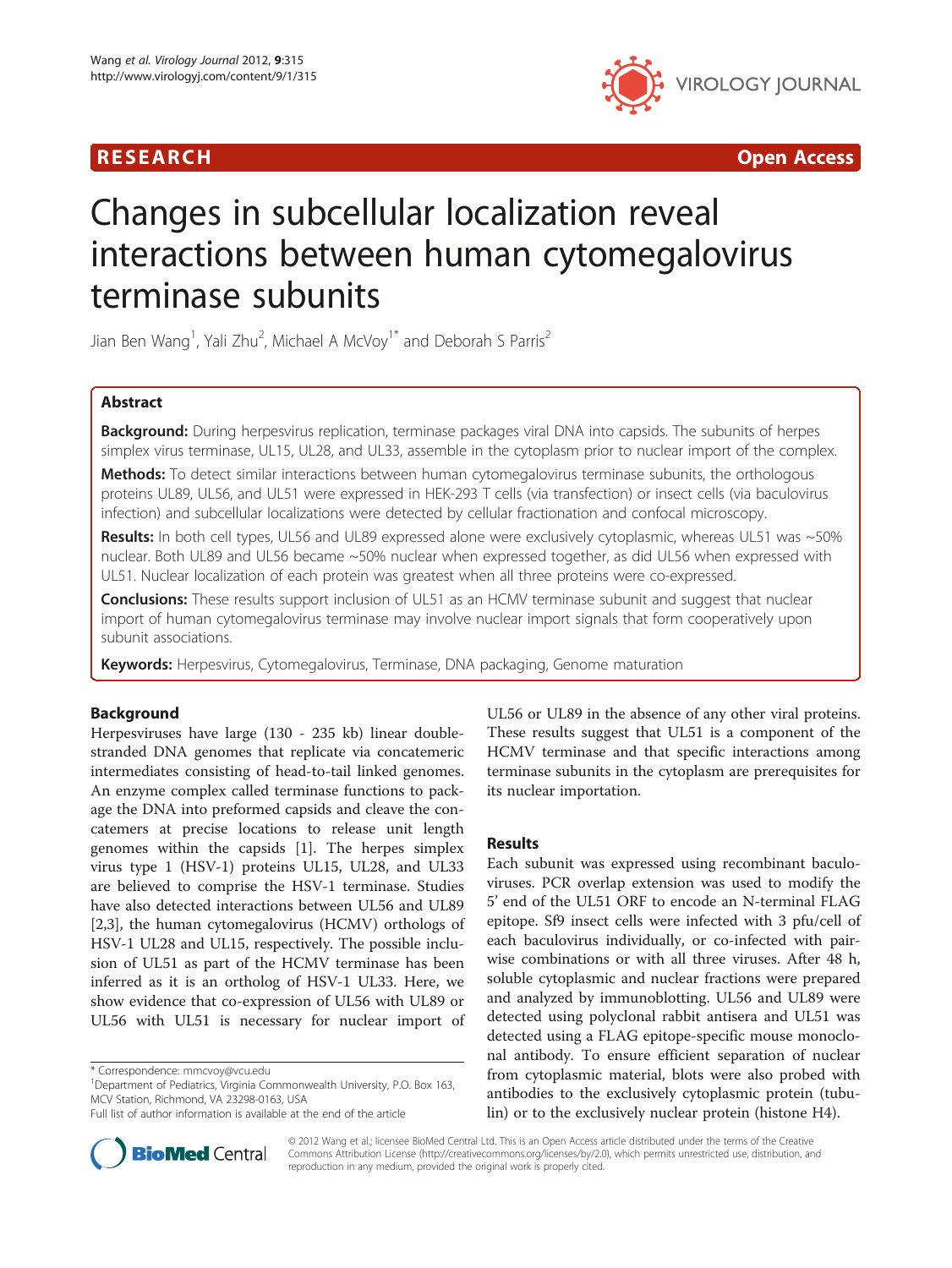When expressed alone, UL51 (17 kDa) was equally distributed between the cytoplasm and the nucleus, whereas UL56 (96 kDa) and UL89 (77 kDa) were found exclusively in the cytoplasm (Figure 1). Distribution of UL51 was not significantly affected by co-expression with other proteins; however, dual expression of UL56 with either UL51 or UL89 resulted in redistribution of about half of the UL56 to the nucleus. Similarly, dual expression of UL89 with UL56 resulted in redistribution of about half of the UL89 to the nucleus. When all three proteins were expressed, each protein appeared to be equally distributed between cytoplasmic and nuclear fractions (Figure 1).

To determine if similar localization patterns occur in human cells, mammalian plasmid expression vectors were engineered to express UL51, UL56, or UL89 fused to N-terminal FLAG, V5, or MYC epitope tags, respectively. HEK-293 T cells were transfected with plasmid vectors individually or in combinations. After 48 h the cells were permeabilized and the subcellular localization of each protein was determined by confocal microscopy using fluorescent-tagged epitope-specific monoclonal antibodies (Figure [2](#page-2-0)). UL51 was often found in both the cytoplasm and the nucleus, with 41% of cells exhibiting nuclear staining. This proportion was not significantly altered by the presence of the other proteins. UL56 was exclusively cytoplasmic when expressed alone, but the percentage of cells with nuclear staining increased to 62% in the presence of UL51, 37% in the presence of UL89, and 74% when all three proteins were present. UL89 was also exclusively cytoplasmic when expressed alone, but unlike UL56, its localization was not affected by co-expression of UL51. However, the percentage of cells with UL89 nuclear staining increased to 26% in the presence of UL56 and to 80% when all three proteins were present (Figure [2](#page-2-0)).

## **Discussion**

The results from these experiments suggest that when expressed individually, both UL56 and UL89 are strictly cytoplasmic but co-expression promotes nuclear localization of both proteins. This could be a result of each protein harboring a partial nuclear localization signal (NLS) that is functional only when the two proteins interact, or due to protein interactions that alter conformation of at least one component to expose an otherwise hidden NLS. In either case, the data suggest that UL56 and UL89 interact. That UL56 can localize to the nucleus when co-expressed with UL51 also suggests that UL56 and UL51 interact in the cytoplasm to form a complex that can be transported to the nucleus. Again, interaction with UL51 could promote conformational changes that expose an NLS within UL56, or translocation of the complex could be mediated by an NLS in UL51. It is uncertain whether UL51 contains an NLS as its small size  $(\sim 17 \text{ kDa})$  should allow nuclear entry independent of the nuclear pore complex.

While these results indicate that the two-subunit UL51/56 or UL56/89 complexes can form in the cytoplasm and subsequently localize to the nucleus, it cannot be ascertained from our studies whether all three proteins interact to form three-subunit UL51/56/89 complexes. Moreover, while we observed no evidence for UL51-UL89 interaction, it is possible that interactions



Figure 1 Subcellular localization of terminase subunits expressed using recombinant baculoviruses. Sf9 insect cells were infected at MOI = 3 with recombinant baculoviruses expressing UL56, UL89, or FLAG-UL51, as indicated. Soluble cytoplasmic (C) and nuclear (N) extracts were prepared 48 h post infection and analyzed by immunoblot using antibodies specific to each protein as indicated. Cytoplasmic and nuclear fractions were separated on different gels; for ease of comparison lanes from each are displayed side-by-side. In some blots anti-UL89 antibody cross-reacted with a cellular protein that migrated more slowly than UL89 (e.g., in the UL51/UL56 cytoplasmic extract).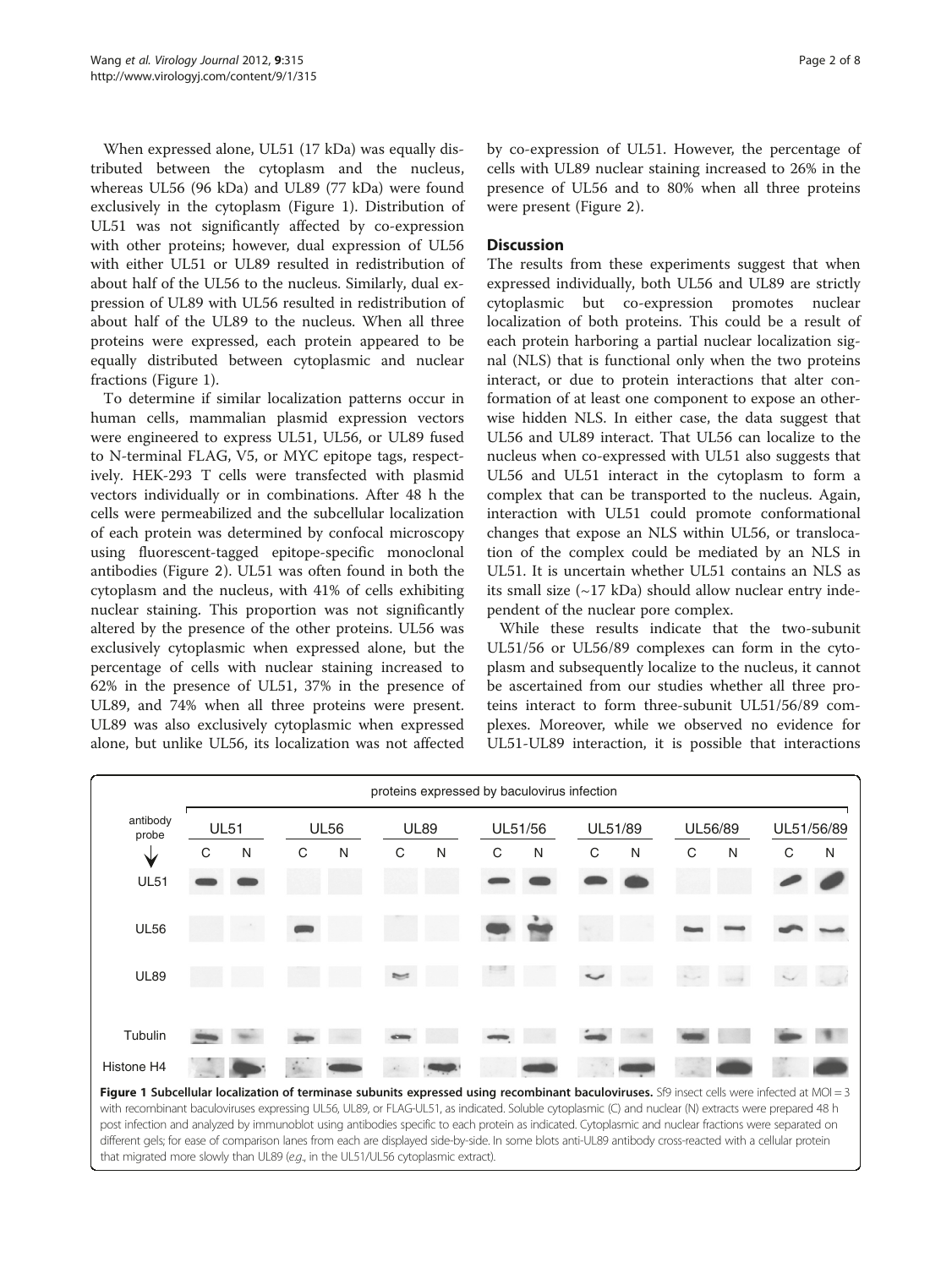<span id="page-2-0"></span>Wang et al. Virology Journal 2012, 9:315 **Page 3 of 8** Page 3 of 8 http://www.virologyj.com/content/9/1/315



Figure 2 Subcellular localization of terminase subunits expressed by plasmid transfection. HEK-293 T cells were transfected with expression vectors encoding each terminase subunit fused to N-terminal FLAG (UL51), V5 (UL56), or MYC (UL89) epitope tags. 72 h post transfection the cells were fixed and stained with monoclonal antibodies specific to each epitope tag. The anti-V5 antibody was directly conjugated to FITC, whereas unconjugated primary antibodies for FLAG and MYC were detected using a FITC-conjugated anti-mouse IgG secondary antibody. Cells were counter stained with DAPI to detect nuclei. Paired images are representative micrographs taken at 0.7x (top) or 2x (bottom) zoom. In each column, cells were stained to detect the protein indicated above the column, while the expression vectors that were transfected are indicated to the left of each image pair. The percentages of cells with nuclear staining (in white) were determined by counting >50 fluorescent cells per group.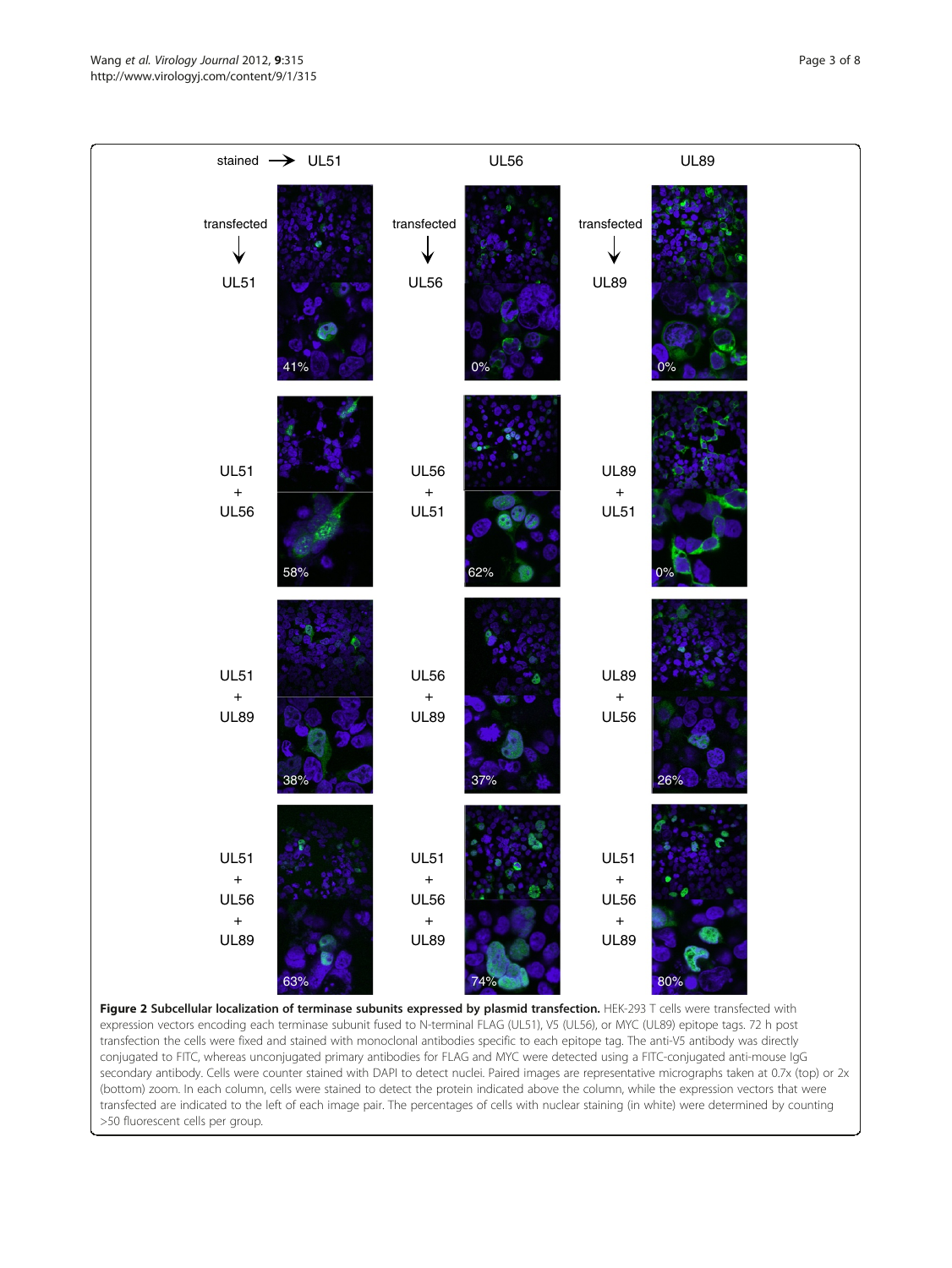were missed due to epitope tags on plasmid-expressed proteins or baculovirus-expressed UL51. A paper published following submission of this report confirms an essential role for UL51 in DNA packaging and demonstrates that each protein co-precipitates the other two [[4\]](#page-6-0). Even so, co-precipitation or nuclear colocalization could be due to the ability of UL56 to interact independently with UL51 and UL89. However, if this were the case, the presence of UL51 should not increase the nuclear localization of UL89 in cells expressing all three proteins, but rather, UL51 might impair the nuclear localization of UL89 by competing for UL56 binding. In fact, in our studies nuclear localization of UL89, UL56, and UL51 all increased significantly when all three proteins were co-expressed in transfected 293 T cells (Figure [2](#page-2-0)).

In agreement with our results, Borst et al. demonstrated that nuclear localization of UL89 and UL56 was severely diminished, though not apparently eliminated, in HCMV-infected cells when UL51 was knocked down [[4\]](#page-6-0). Surprisingly, these authors were unable to detect cytoplasmic localization of UL89 and/or UL56 by immunofluorescence when UL51 protein was severely diminished. However, since knock down of UL51 did not impact immunoblot levels of UL89 or UL56, it is likely that immunofluorescence was not sensitive enough to detect these proteins when they were dispersed in the cytoplasm. Taken together, these data suggest that threesubunit complexes likely form in the cytoplasm and are more efficiently imported to the nucleus when all are present, because of cooperativity between the NLS formed between UL56 and UL89 and perhaps between UL56 and UL51, or because of conformational changes induced by interactions that expose a nuclear localization signal. The proposed interactions that effect transport of the terminase holoenzyme and its putative subunits are summarized in Figure 3.

Interactions between terminase subunits were first suggested by observations that the UL28 proteins of

pseudorabies virus or HSV-1 are translocated to the nucleus when co-expressed with the UL15 protein of HSV-1 and that they co-purify as a complex in infected cells [[5-7](#page-6-0)]. Subsequent studies implicated UL33 as an additional subunit of terminase complexes [\[8](#page-6-0)] and demonstrated direct UL28-UL15 and UL28-UL33 interactions and a UL28-dependent indirect interaction between UL15 and UL33 [\[9](#page-6-0)-[13\]](#page-6-0). Our studies indicate functional interactions between HCMV orthologs UL56 and UL89 and between UL56 and UL51. Moreover, data reported by Borst et al. after our findings were submitted for publication indicate that UL51, UL89, and UL56 coprecipitate from HCMV-infected cell lysates, further suggesting that all three proteins exist in the same complex [\[4\]](#page-6-0). Interactions between terminase subunit orthologs of varicella zoster virus, Kaposi's sarcomaassociated herpesvirus, and murine cytomegalovirus (MCMV) have also been reported [\[14](#page-6-0)-[17\]](#page-6-0).

The studies presented here are the first to characterize the intracellular trafficking of UL89 outside the context of infected cells and they directly implicate UL51 as a subunit of the HCMV terminase by virtue of its interaction with UL56. Borst et al. [\[4](#page-6-0)] also implicate UL51 as an essential member of the HCMV terminase complex since, despite normal levels of DNA replication, DNA cleavage and genome packaging into virions fail to occur when UL51 is knocked down in HCMV-infected cells. Because we were able to track localization of each subunit when expressed alone or with each of the other proteins, we were able to demonstrate an interdependence between UL56 and UL89 for nuclear transport even in the absence of UL51. This is consistent with prior reports of UL56-UL89 interaction and their colocalization to nuclear viral replication centers in HCMV-infected cells [[2](#page-6-0),[3,18](#page-6-0),[19](#page-6-0)]. However, contrary to our findings, Giesen et al. detected UL56 in the nuclei of transfected COS7 cells in the absence of other HCMV proteins and mapped a putative NLS [\[18\]](#page-6-0). This may suggest that UL56 localization is cell type-dependent as

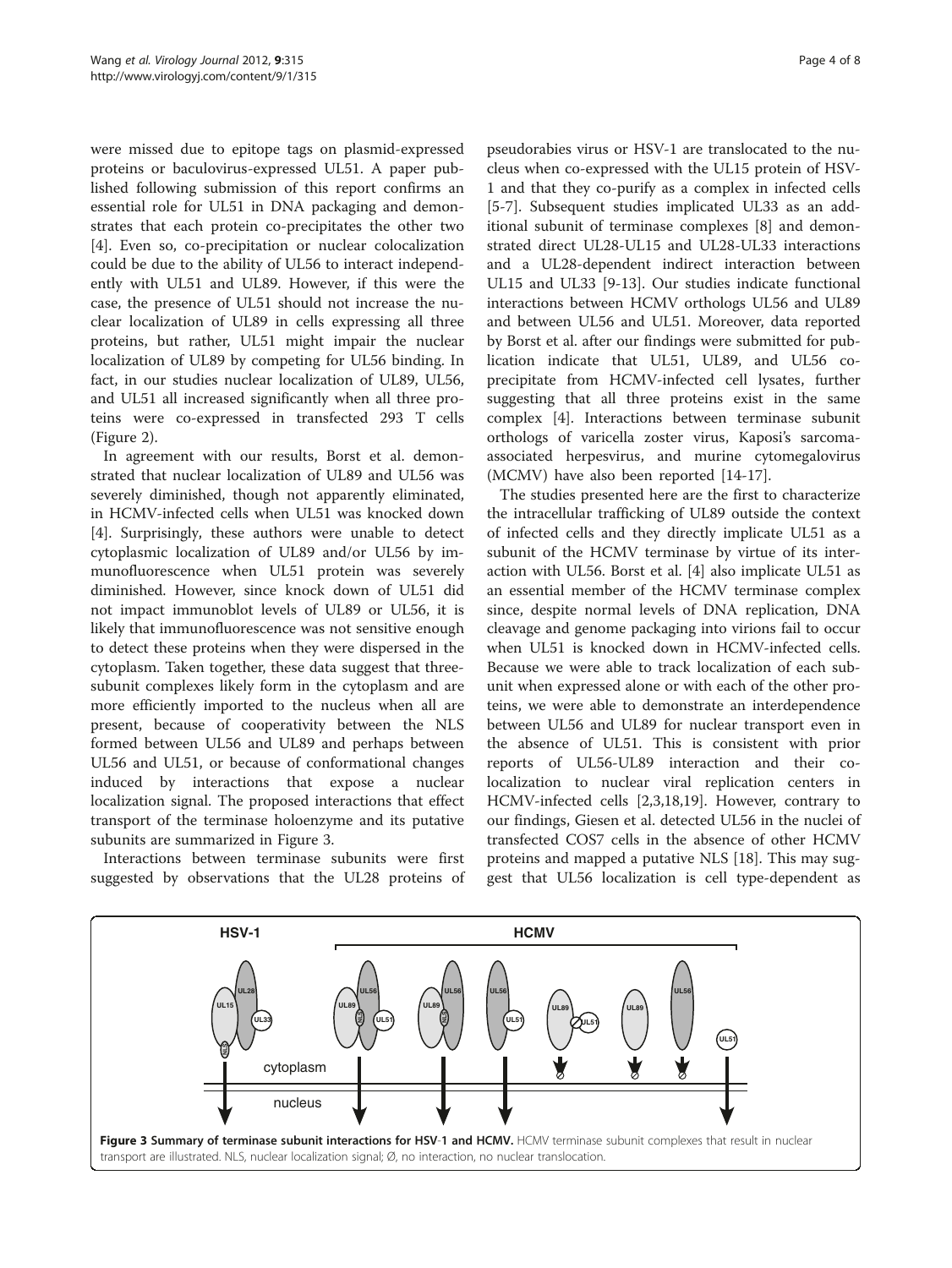UL56 failed to localize to the nuclei of insect cells or human HEK-293 T cells in our studies. It should be pointed out that neither our studies nor those of Borst et al. [\[4](#page-6-0)] have demonstrated direct protein-protein interactions between subunits despite the fact that they co-localize or co-precipitate. However, even if such interactions are indirect, our studies indicate that they do not involve an additional viral protein, although a cellular protein present in both insect and human cells could be required. Work is in progress to rule out such a possibility.

Thus, despite strong sequence conservation between orthologous terminase subunits, it appears that HCMV and HSV-1 have evolved subtle differences in nuclear import of terminase complexes. For HSV-1 import of terminase to the nucleus relies on an overt NLS in UL15, whereas in HCMV the orthologous subunit (UL89) clearly lacks nuclear transport capacity. Terminase instead appears to rely on nuclear import signals formed cooperatively between the three subunits. Nevertheless a common theme is emerging that terminase must assemble in the cytoplasm before it can move to the nucleus. Presumably this restriction serves an important purpose, perhaps preventing uncomplexed or incorrectly complexed subunits from exerting detrimental effects on the cleavage/packaging process.

The specific function of HCMV UL51 or its orthologs, remains unknown. Given that HSV-1 UL33 enhances the UL15-UL28 interaction [[9\]](#page-6-0) and that HCMV UL51 (or all three of the putative terminase subunits) is required for efficient nuclear localization of these subunits, a role for UL33 or UL51 orthologs in promoting or stabilizing optimal terminase conformation can be envisioned. Moreover, the report that the varicella zoster virus UL33 ortholog exhibits a plethora of interacting partners [[16\]](#page-6-0) has fueled speculation that UL33-family proteins may serve a more general role in stabilizing protein complexes [[14\]](#page-6-0). Recent interactome analyses of the UL33 orthologs of MCMV and varicella zoster virus revealed interactions with tegument proteins as well proteins involved in transport of newly formed viral capsids across the nuclear membrane [\[17,20](#page-6-0)]. Such findings, combined with evidence that UL51 and its MCMV ortholog are present in virions [[21,22](#page-6-0)], suggest that UL33-family proteins may mediate or stabilize proteinprotein interactions that link DNA encapsidation with post-packaging processes of tegumentation and nuclear egress [[17,20](#page-6-0)].

# Conclusions

The results support inclusion of UL51 as an HCMV terminase subunit and suggest that nuclear import of HCMV terminase may involve nuclear import signals that form cooperatively upon subunit associations. In

recent years DNA maturation has emerged as a target for development of novel antivirals. Several "maturational" inhibitors have been identified [\[23-](#page-6-0)[28](#page-7-0)]. Letermovir (AIC246), a recent candidate with potent activity against HCMV, has entered phase IIb clinical trials [[29-32](#page-7-0)]. Dissection of the mechanisms of action of these inhibitors and identification of additional candidates would be considerably advanced by a better understanding of the structure and functions of terminase subunits and the holoenzyme.

# **Methods**

# Plasmid and baculovirus expression vector construction

Oligonucleotide primers used for vector construction are listed in Table [1](#page-5-0). The UL51 coding sequence was PCR amplified from HCMV strain AD169 DNA with primer pair MOL269/MOL270 and ligated into pCR-XL-TOPO (Invitrogen) to make plasmid pMA319. An XbaI/ HindIII fragment of pMA319 containing UL51 sequences was then ligated into XbaI/HindIII-restricted pFastbac1 (Invitrogen) to make plasmid pMA320. FLAG-UL51 expression plasmid pMA323 was constructed by PCR amplification of pMA320 with primer pair UL51-FLAG-H3F/ UL51-FLAG-ER1R (which introduce flanking HindIII and EcoRI sites) and ligation of the HindIII/EcoRI-digested PCR product into HindIII/EcoRI-digested pcDNA-2FLAGAB, a modification of pcDNA3 to express Nterminal FLAG fusions [[33](#page-7-0)]. Baculovirus shuttle plasmid pMA326 was constructed by PCR amplification of pMA323 with primer pair UL51-FLAG-BamHI/UL51- FLAG-ER1R (which introduce flanking BamHI and EcoRI sites) and ligation of the BamHI/EcoRI-digested PCR product into BamHI/EcoRI-digested pFastbac1.

The UL56 coding sequence was assembled by PCR amplification of HCMV strain AD169 DNA using primer pairs MOL60/MOL64 and MOL59/MOL65 and cloning of the products into pGEM-T vector (Promega) to generate plasmids pMA48 and pMA49, respectively. An NcoI/XhoI fragment of pMA48 was then ligated into NcoI/XhoI-restricted pFastbac-HTa (Invitrogen) to make plasmid pMA50 and an NcoI fragment from pMA48 was inserted into NcoI-digested pMA50 make plasmid pMA51. An XhoI/SalI fragment from pMA49 was then inserted into XhoI-digested pMA51 to make baculovirus shuttle plasmid pMA52. V5-UL56 expression plasmid pMA334 was constructed by PCR amplification of pMA52 with primer pair UL56-V5-F/UL56-V5-R, cloning the product into pCR8/GW/TOPO (Invitrogen) to make plasmid pMA325, and LR clonase transfer of the insert to pcDNA3.1/nV5-DEST (Invitrogen).

The cDNA of UL89 was prepared by RT-PCR of RNA isolated from MRC-5 cells 72 hours post infection with HCMV strain AD169 using ULTRASPEC RNA (BiotecX). The RT-PCR reaction used SuperScriptTM II RNase H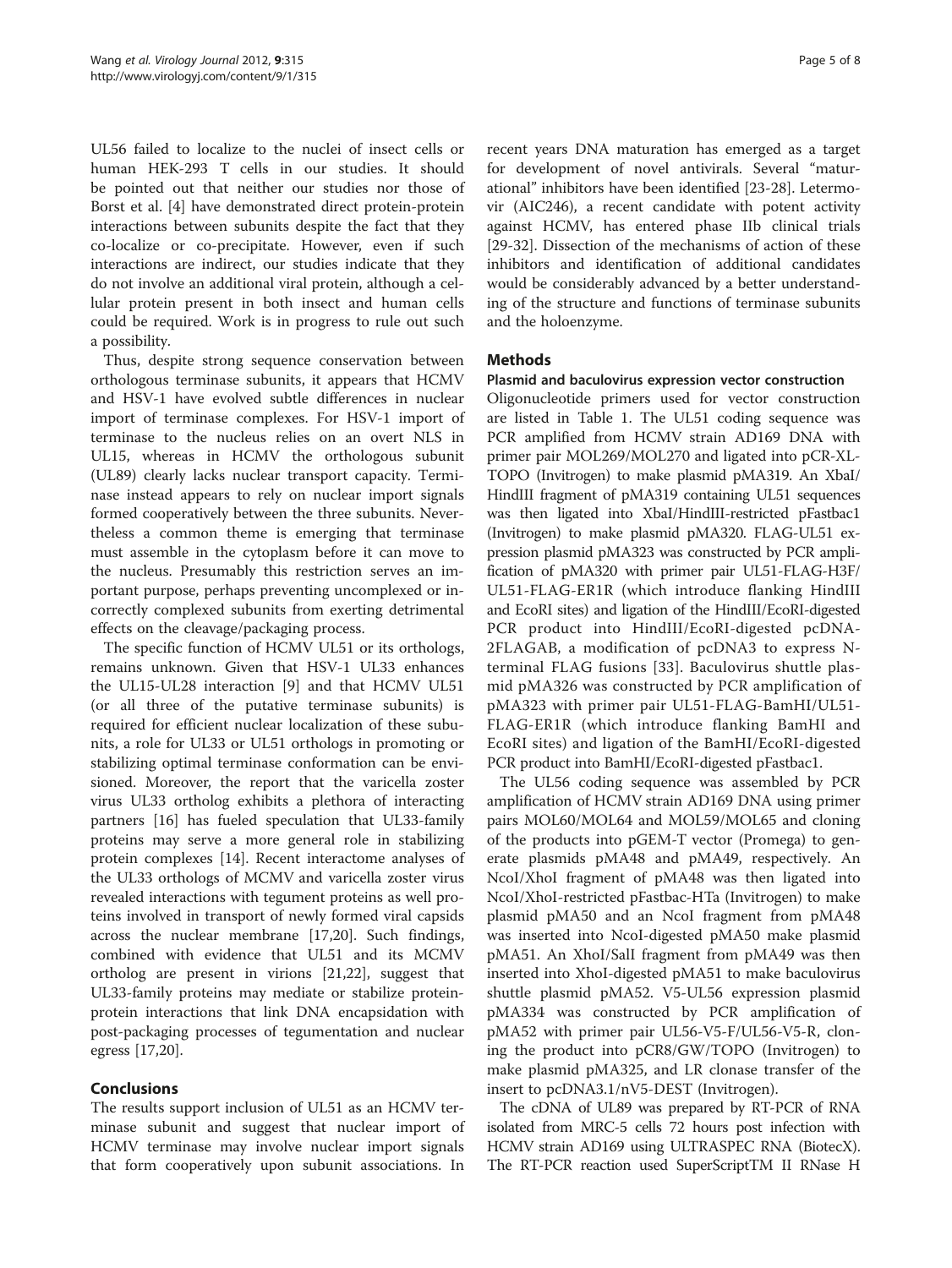<span id="page-5-0"></span>Table 1 Oligonucleotides used for plasmid construction

| Plasmid | contains    | Oligonucleotide  | Sequence $(5^{\circ}\text{-}3^{\circ})^*$  |
|---------|-------------|------------------|--------------------------------------------|
| pMA319  | <b>UL51</b> | <b>MOL269</b>    | ATGTCCTGGGCTAAGCAGCG                       |
|         |             | <b>MOL270</b>    | <b>TTATTTACCCGGCGCCGACT</b>                |
| pMA48   | UL56 (5')   | <b>MOL60</b>     | CCATGGAGATGAATTTGTTAC                      |
|         |             | MOL64            | <b>CTCCTCGAGAATATGCTTGAT</b>               |
| pMA49   | UL56 (3')   | MOL59            | ACAGGTTAACGCAGACTACCA                      |
|         |             | MOL65            | ATATTCTCGAGGAGATTCGAC                      |
| pUL89   | UL89 cDNA   | MOL53            | <b>CTGCTGCGTGCCTAGCTGAC</b>                |
|         |             | MOL54            | CATCATGTTGCGCGGAGACT                       |
| pMA323  | FLAG-UL51   | UL51-FLAG-H3F    | GACCTAAGCTTTCCTGGGCTAAGCAGCGGGTG           |
|         |             | UL51-FLAG-ER1R   | TACGATGAATTCTTATTTACCCGGCGCCGACTC          |
| pMA326  | FLAG-UL51   | UL51-FLAG-BamHL  | CGGGATCCATGGACTACAAGGACGACGA               |
|         |             | UL51-FLAG-ER1R   | TACGATGAATTCTTATTTACCCGGCGCCGACTC          |
| pMA325  | <b>UL56</b> | UL56-V5-F        | GAGATGAATTTGTTACAGAAACTA                   |
|         |             | <b>UL56-V5-R</b> | TTAACGCAGACTACCAGGCAC                      |
| pMA324  | MYC-UL89    | linkA            | GATCCACCATGGAACAAAAACTCATCTCAGAAGAGGATCTGG |
|         |             | linkB            | AATTCCAGATCCTCTTCTGAGATGAGTTTTTGTTCCATGGTG |
|         |             | UL89-NMyc-ER1F   | CATGATGAATTCTTGCGCGGAGACTCGGCC             |
|         |             | UL89-NMyc-XB1R   | TACATGTCTAGACTAGCTGACCCTGAAACG             |

\*restriction sites used for cloning are underlined.

reverse transcriptase (Gibco BRL) and primer pair MOL53/ MOL54. The product was cloned into pGEM-T vector to make plasmid pUL89. An SpeI/SphI fragment of pUL89 containing UL89 cDNA sequences was then ligated into SpeI/SphI-restricted pFastbac1 to make baculovirus shuttle plasmid pMA38. MYC-UL89 expression plasmid pMA324 was constructed by ligation of annealed oligonucleotides linkA and linkB into EcoRI/BamHI-restricted pcDNA4/TO (Invitrogen) to make pcDNA4/TO-c-myc followed by insertion of an EcoRI fragment containing HSV-1 US11 to make pCDNA4/TO-myc-US11. US11 sequences were then removed by EcoRI/XbaI digestion and replaced with UL89 coding sequences by ligation to an EcoRI/XbaI-digested PCR product amplified from pMA38 using primer pair UL89-NMyc-ER1F/UL89-NMyc-XB1R (which introduce flanking EcoRI and XbaI sites). All expression vectors were verified by sequencing.

Baculovirus shuttle plasmids pMA326, pMA52, and pMA38 were used as directed in the BAC-to-BAC baculovirus system (Invitrogen, Grand Island, NY) to construct recombinant baculoviruses expressing FLAG-UL51, 6xhis-UL56, and UL89, respectively.

## Immunoblotting

Sf9 insect cells were infected with 3 pfu/cell of each baculovirus individually, or co-infected with pairwise combinations or with all three viruses. After 48 h, cytoplasm was separated from nuclei by dounce homogenization in hypotonic buffer followed by lowspeed centrifugation as described [\[34](#page-7-0)]. Cytoplasmic

supernatants were adjusted to 1 μg/ml aprotinin, leupeptin, and pepstain. Nuclei were suspended in 2 packed volumes of 20 mM Tris-HCl, pH8.2, 2 M NaCl, 2 mM EDTA, 2 mM 2-mercaptoethanol, 0.5 mM phenylmethylsulfonylfluoride and rocked gently at 4°C for 30 min. Nuclear fractions were clarified by centrifugation at  $70,000 \times g$  for 30 min. at 4°C. Soluble nuclear and cytoplasmic extracts were separated by SDS-PAGE and electrophoretically transferred to nitrocellulose membranes. Membranes were probed with rabbit antisera to UL56 (WAR8, raised against an E. coli-expressed GST fusion to UL56 residues 383-850, a gift from Tom Jones), UL89 (WAR21, raised against an E. coliexpressed GST fusion to UL89 residues 1-296, a gift from Tom Jones), or histone H4 (ab 10158, Abcam), or with mouse monoclonal antibodies to FLAG (F3165, Sigma) or tubulin (ab 6161, Abcam). Blots were developed using goat anti-mouse (Jackson Immunotherapeutics) or anti-rabbit (Thermo) IgG conjugated to horse radish peroxidase and the SuperSignal West Pico (GE Healthcare) luminescent substrate, followed by exposure to X-ray film.

## Transient expression and confocal microscopy

HEK-293 T cells were transfected with plasmid vectors individually or in combinations using Effectene (Qiagen). After 48 h the cells were permeabilized with cold methanol, blocked with phosphate buffered saline containing 1% BSA, and stained either with fluorescein isothiocyanate (FITC) conjugated anti-V5 monoclonal antibody (Invitrogen),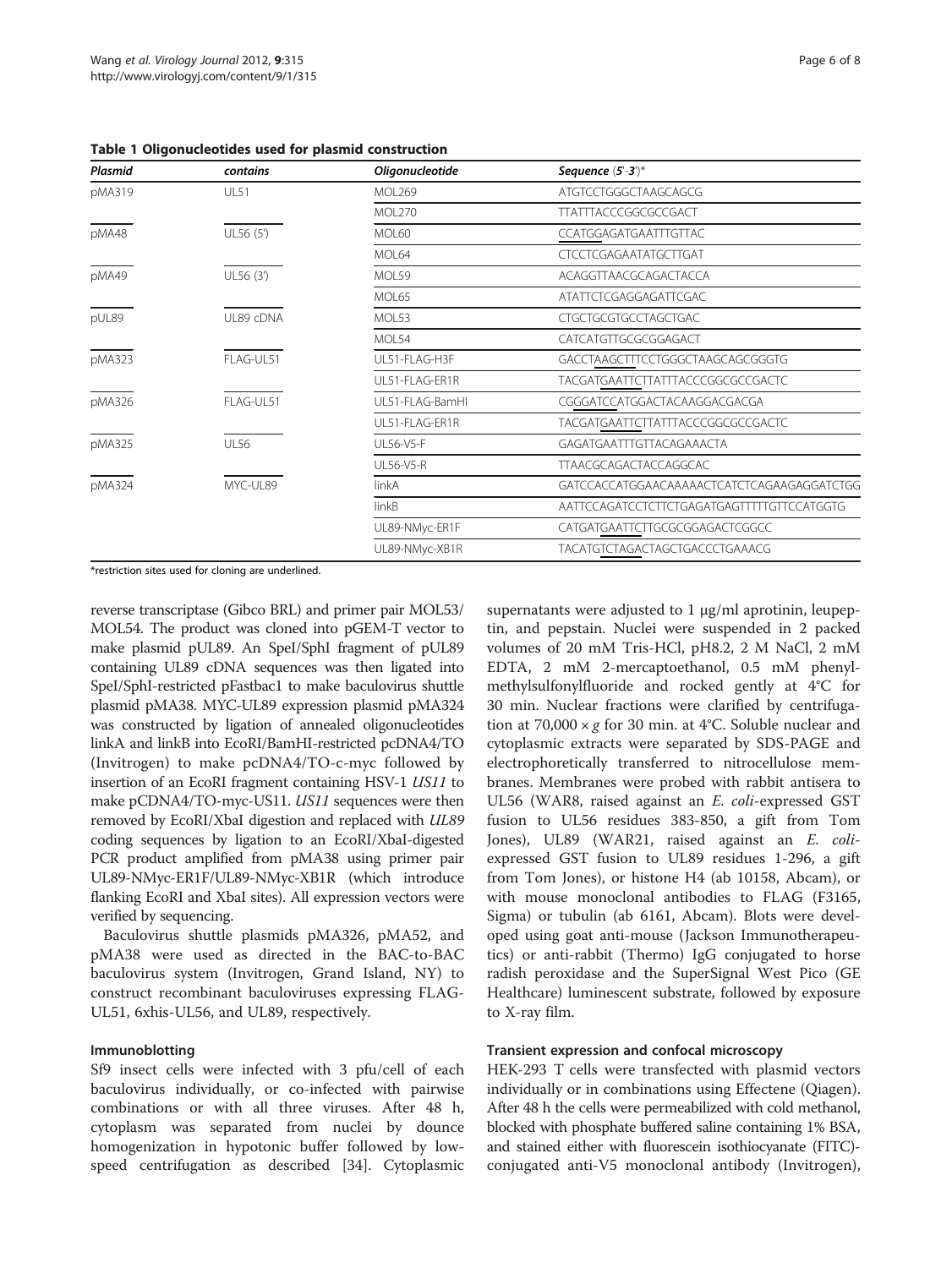<span id="page-6-0"></span>or unconjugated anti-MYC (Sigma) or M2 anti-FLAG monoclonal antibody (Sigma) followed by a FITCconjugated anti-mouse IgG1 (Serotec) secondary antibody. Cells were counterstained with 1 μg/ml of 4', 6-diamidino-2phenylindole (DAPI). Images were collected using an LSM 510 Meta confocal laser scanning microscope with 63X oil immersion objective (numerical aperture 1.4), pinhole 0.7 μm, and excitation of 488 nm (FITC) or 405 nm (DAPI).

#### Abbreviations

HSV-1: Herpes simplex virus type 1; HCMV: Human cytomegalovirus; NLS: Nuclear localization signal; MCMV: Murine cytomegalovirus; FITC: Fluorescein isothiocyanate; DAPI: 4', 6-diamidino-2phenylindole (DAPI).

#### Competing interests

The authors declare that they have no competing interests.

#### Authors' contributions

JBW constructed the plasmid and baculovirus expression vectors and conducted the transient expression/confocal microscopy experiments. YZ conducted the baculovirus expression/immunoblot experiments. MM and DP conceived the experiments, interpreted the results, and prepared an initial draft of the manuscript. All authors were involved in revising the manuscript and have read and approved the final manuscript.

#### Acknowledgments

We thank Robert Tombes and Jennifer Fettweis for pcDNA-2FLAGAB. Microscopy was performed at the VCU Department of Anatomy and Neurobiology Microscopy Facility, supported, in part, with funding from the NIH-NINDS Center core grant (5P30NS047463). This work was also supported in part by Public Health Services grants R01AI46668 and R21AI43527 (to M.A. M.) and by R01GM073832 (to D.S.P.).

#### Author details

<sup>1</sup>Department of Pediatrics, Virginia Commonwealth University, P.O. Box 163, MCV Station, Richmond, VA 23298-0163, USA. <sup>2</sup>Department of Molecular Virology, Immunology, and Medical Genetics, Ohio State University, Columbus, OH 43210, USA.

#### Received: 6 August 2012 Accepted: 14 December 2012 Published: 21 December 2012

#### References

- 1. Brown JC, McVoy MA, Homa FL: Packaging DNA into Herpesvirus Capsids. In Structure-Function Relationships of Human Pathogenic Viruses. Edited by Bogner E, Holzenburg A. London: Kluwer Academic/Plenum Publishers; 2002.
- 2. Hwang JS, Bogner E: ATPase activity of the terminase subunit pUL56 of human cytomegalovirus. J Biol Chem 2002, 277:6943-6948.
- 3. Thoma C, Borst E, Messerle M, Rieger M, Hwang JS, Bogner E: Identification of the interaction domain of the small terminase subunit pUL89 with the large subunit pUL56 of human cytomegalovirus. Biochemistry 2006, 45:8855–8863.
- 4. Borst EM, Kleine-Albers J, Gabaev I, Babic M, Wagner K, Binz A, Degenhardt I, Kalesse M, Jonjic S, Bauerfeind R, Messerle M: The human cytomegalovirus UL51 protein is essential for viral genome cleavage-packaging and interacts with the terminase subunits pUL56 and pUL89. J Virol 2012, [Epub ahead of print].
- 5. Koslowski KM, Shaver PR, Wang XY, Tenney DJ, Pederson NE: The pseudorabies virus UL28 protein enters the nucleus after coexpression with the herpes simplex virus UL15 protein. J Virol 1997, 71:9118-9123.
- Koslowski KM, Shaver PR, Casey JT 2nd, Wilson T, Yamanaka G, Sheaffer AK, Tenney DJ, Pederson NE: Physical and functional interactions between the herpes simplex virus UL15 and UL28 DNA cleavage and packaging proteins. J Virol 1999, 73:1704–1707.
- Abbotts AP, Preston VG, Hughes M, Patel AH, Stow ND: Interaction of the herpes simplex virus type 1 packaging protein UL15 with full-length and deleted forms of the UL28 protein. J Gen Virol 2000, 81:2999–3009.
- Beard PM, Taus NS, Baines JD: DNA cleavage and packaging proteins encoded by genes U(L)28, U(L)15, and U(L)33 of herpes simplex virus type 1 form a complex in infected cells. J Virol 2002, 76:4785–4791.
- Yang K, Baines JD: The putative terminase subunit of herpes simplex virus 1 encoded by UL28 is necessary and sufficient to mediate interaction between pUL15 and pUL33. J Virol 2006, 80:5733–5739.
- 10. Fuchs W, Klupp BG, Granzow H, Leege T, Mettenleiter TC: Characterization of pseudorabies virus (PrV) cleavage-encapsidation proteins and functional complementation of PrV pUL32 by the homologous protein of herpes simplex virus type 1. J Virol 2009, 83:3930–3943.
- 11. Yang K, Poon AP, Roizman B, Baines JD: Temperature-sensitive mutations in the putative herpes simplex virus type 1 terminase subunits pUL15 and pUL33 preclude viral DNA cleavage/packaging and interaction with pUL28 at the nonpermissive temperature. J Virol 2008, 82:487–494.
- 12. Jacobson JG, Yang K, Baines JD, Homa FL: Linker insertion mutations in the herpes simplex virus type 1 UL28 gene: effects on UL28 interaction with UL15 and UL33 and identification of a second-site mutation in the UL15 gene that suppresses a lethal UL28 mutation. J Virol 2006, 80:12312–12323.
- 13. Beilstein F, Higgs MR, Stow ND: Mutational analysis of the herpes simplex virus type 1 DNA packaging protein UL33. J Virol 2009, 83:8938–8945.
- 14. Visalli RJ, Knepper J, Goshorn B, Vanover K, Burnside DM, Irven K, McGauley R, Visalli M: Characterization of the Varicella-zoster virus ORF25 gene product: pORF25 interacts with multiple DNA encapsidation proteins. Virus Res 2009, 144:58–64.
- 15. Visalli RJ, Nicolosi DM, Irven KL, Goshorn B, Khan T, Visalli MA: The Varicellazoster virus DNA encapsidation genes: Identification and characterization of the putative terminase subunits. Virus Res 2007, 129:200–211.
- 16. Uetz P, Dong YA, Zeretzke C, Atzler C, Baiker A, Berger B, Rajagopala SV, Roupelieva M, Rose D, Fossum E, Haas J: Herpesviral protein networks and their interaction with the human proteome. Science 2006, 311:239–242.
- 17. Fossum E, Friedel CC, Rajagopala SV, Titz B, Baiker A, Schmidt T, Kraus T, Stellberger T, Rutenberg C, Suthram S, et al: Evolutionarily conserved herpesviral protein interaction networks. PLoS Pathog 2009, 5:e1000570.
- 18. Giesen K, Radsak K, Bogner E: The potential terminase subunit of human cytomegalovirus, pUL56, is translocated into the nucleus by its own nuclear localization signal and interacts with importin alpha. J Gen Virol 2000, 81:2231–2244.
- 19. Giesen K, Radsak K, Bogner E: Targeting of the gene product encoded by ORF UL56 of human cytomegalovirus into viral replication centers. FEBS Lett 2000, 471:215-218.
- 20. Vizoso Pinto MG, Pothineni VR, Haase R, Woidy M, Lotz-Havla AS, Gersting SW, Muntau AC, Haas J, Sommer M, Arvin AM, Baiker A: Varicella zoster virus ORF25 gene product: an essential hub protein linking encapsidation proteins and the nuclear egress complex. J Proteome Res 2011, 10:5374–5382.
- 21. Varnum SM, Streblow DN, Monroe ME, Smith P, Auberry KJ, Pasa-Tolic L, Wang D, Camp DG 2nd, Rodland K, Wiley S, et al: Identification of Proteins in Human Cytomegalovirus (HCMV) Particles: the HCMV Proteome. J Virol 2004, 78:10960–10966.
- 22. Kattenhorn LM, Mills R, Wagner M, Lomsadze A, Makeev V, Borodovsky M, Ploegh HL, Kessler BM: Identification of proteins associated with murine cytomegalovirus virions. J Virol 2004, 78:11187–11197.
- 23. Underwood MR, Harvey RJ, Stanat SC, Hemphill ML, Miller T, Drach JC, Townsend LB, Biron KK: Inhibition of human cytomegalovirus DNA maturation by a benzimidazole ribonucleoside is mediated through the UL89 gene product. J Virol 1998, 72:717–725.
- 24. Underwood MR, Ferris RG, Selleseth DW, Davis MG, Drach JC, Townsend LB, Biron KK, Boyd FL: Mechanism of action of the ribopyranoside benzimidazole GW275175X against human cytomegalovirus. Antimicrob Agents Chemother 2004, 48:1647–1651.
- 25. Buerger I, Reefschlaeger J, Bender W, Eckenberg P, Popp A, Weber O, Graeper S, Klenk HD, Ruebsamen-Waigmann H, Hallenberger S: A novel nonnucleoside inhibitor specifically targets cytomegalovirus DNA maturation via the UL89 and UL56 gene products. J Virol 2001, 75:9077–9086.
- 26. Krosky PM, Underwood MR, Turk SR, Feng KW, Jain RK, Ptak RG, Westerman AC, Biron KK, Townsend LB, Drach JC: Resistance of human cytomegalovirus to benzimidazole ribonucleosides maps to two open reading frames: UL89 and UL56. J Virol 1998, 72:4721–4728.